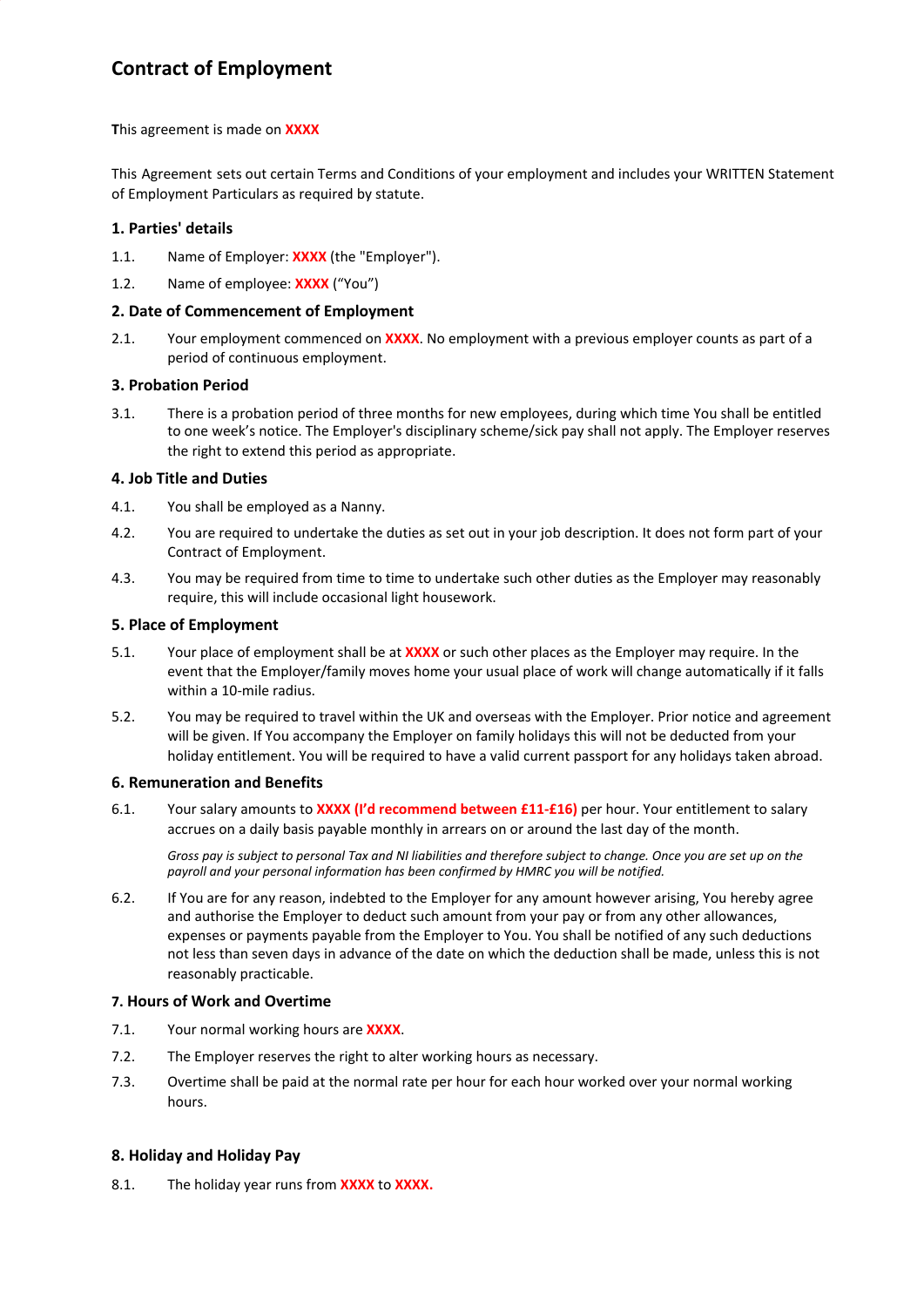# **Contract of Employment**

- 8.2. From the commencement of your employment, your pro rata paid holiday entitlement will be at the rate of 5.6 weeks per year including bank holidays. Your holiday accrues on a daily basis.
- 8.3. Holiday may be taken only at times convenient to the Employer as previously arranged by notice. Further details of the notice arrangements and holiday policy are contained in the Nanny Employment Handbook.
- 8.4. The Employer will allocate 50% of your holiday entitlement.

# **9. Pensions**

9.1. If eligible, the Employer will auto-enrol You into a pension scheme, in accordance with the pension's auto-enrolment obligations.

# **10. Absence Due to Sickness or Injury**

- 10.1. A self-certification system operates for absence from work due to sickness or injury not exceeding seven days.
- 10.2. If You cannot attend work because of sickness or injury, unless there is some good reason to the contrary, You must advise your Employer of the reason for non-attendance by 6.30am on the first working day of absence. Failure to do so may result in sickness pay not being paid.
- 10.3. Immediately on your return to work You must obtain, complete and return to your Employer before the end of the day of your return to work, a self-certification form or doctor's certificate/fit note for periods exceeding seven days.
- 10.4. Sickness or injury absence exceeding seven days must be covered by a doctor's certificate/fit note.
- 10.5. All sickness or injury absence will be entered on your employment record.
- 10.6. If You are absent from work for four or more days by reason of sickness or injury, You are entitled to statutory sick pay (SSP).

Please refer to the Nanny Employment Handbook for further information.

# **11. Notice to Terminate**

- 11.1. Once the probationary period is completed, save in cases of gross misconduct, this contract may be terminated at any time by the following periods of notice.
- 11.2. The period of written notice required from the Employer to terminate your employment following satisfactory completion of your probationary period shall be one month. After five years this will increase by one week for every year of service, up to a maximum of 12 weeks.
- 11.3. Employees' notice to the Employer will be one months' notice in writing.
- 11.4. The Employer reserves the right to pay You a payment equal to the remuneration due for the relevant period of notice rather than requiring You to work your notice period.
- 11.5. The Employer reserves the right to require You not to attend the workplace during the notice period. The Contract of Employment will remain in force during this period and You are not permitted to take up employment elsewhere during this period.

# **12. Collective Agreements**

12.1. There are no collective agreements governing your terms and conditions of employment.

# **13. Disciplinary and Grievance Procedures**

13.1. The disciplinary and grievance procedures applicable to your employment are contained in the Nanny Employment Handbook. They are for guidance only and do not form part of your Contract of Employment.

# **14. Restrictions and Confidentiality**

14.1. During your normal hours of work You may not, without the prior written consent of the Employer, devote any time to any business or to any public or charitable duty or endeavour.